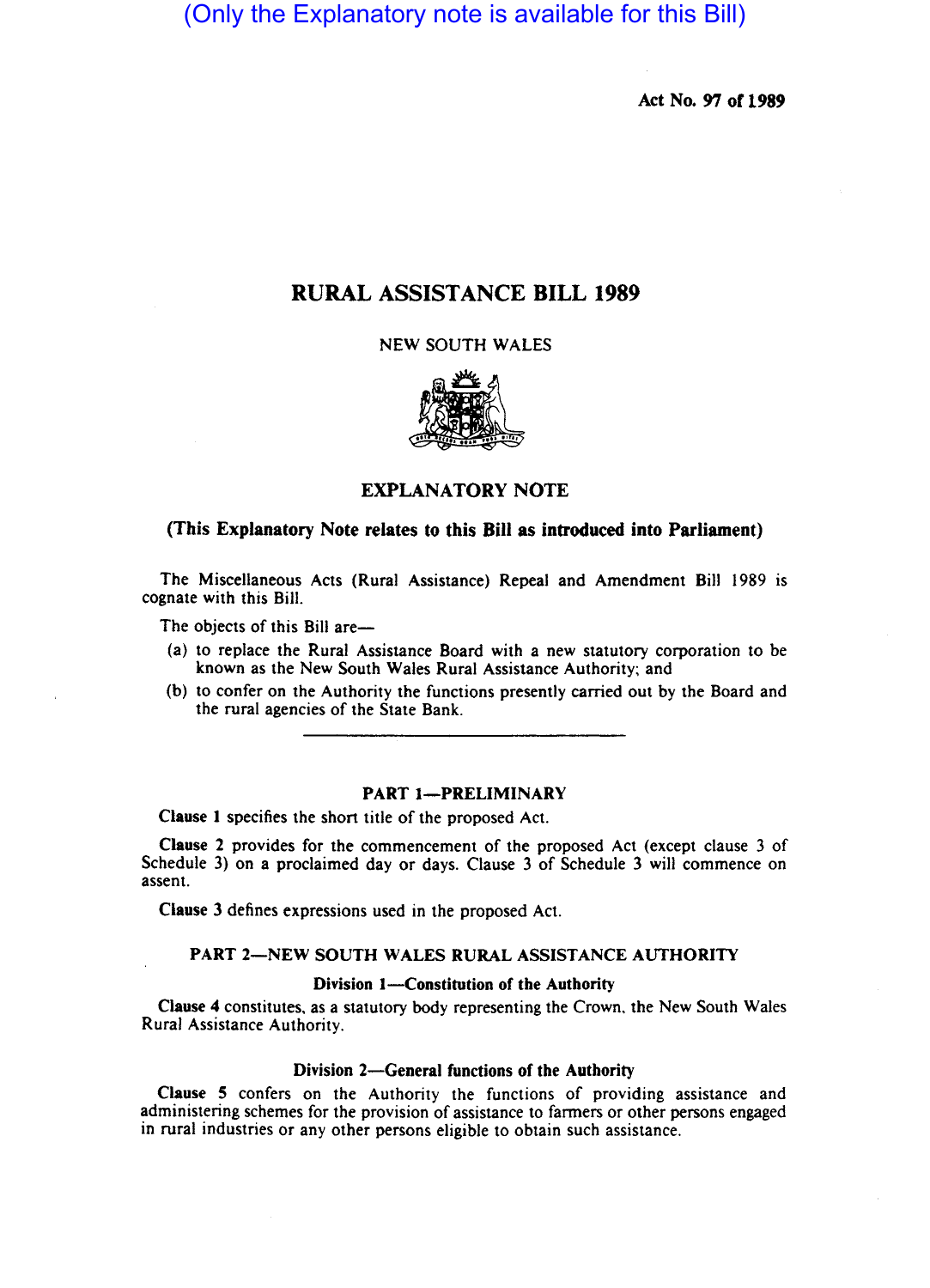Clause 6 confers functions on the Authority in relation to the review of schemes for assistance. the publication of information and the giving of advice to the Minister.

Clause 7 enables the Authority to authorise a bank to carry out certain functions (other than the determination of applications for assistance) and to appoint agents, and to act as an agent.

Clause 8 enables the Governor. by order, to appoint the Authority to carry out functions on behalf of the Government or a body constituted by or under an Act.

#### Division 3-Management of the Authority

Clause 9 constitutes the New South Wales Rural Assistance Authority Board. The Board will consist of the Chief Executive of the Authority and 4 part-time members appointed by the Minister.

Clause 10 provides that the function of the Board is to determine the policies of the Authority.

Clause 11 provides for the appointment of a Chief Executive of the Authority by the Governor.

Clause 12 provides for the affairs of the Authority to be managed and controlled by the Chief Executive in accordance with the policies of the Board.

#### Division 4-Staff of the Authority

Clause 13 authorises the Authority to employ necessary staff. The staff are to be employed under the Public Sector Management Act 1988.

Clause 14 enables the Authority to engage consultants.

### PART 3-PROVISION OF ASSISTANCE

#### Division 1-Applications

Clause IS sets out the manner in which applications for assistance may be made to the Authority.

Clause 16 provides for the determination of applications for assistance by the Authority. The Authority may grant assistance of a kind that is different from the assistance applied for.

Clause 17 sets out the matters to be considered by the Authority when determining an application for assistance.

### Division 2-State schemes for assistance

Clause 18 sets out the general power of the Authority to grant assistance to farmers or other persons engaged in rural industries for the purposes of carrying out permanent improvements and production improvements to farms.

Clause 19 enables the Authority to grant assistance to farmers or other persons engaged in rural industries for special purposes as determined by the Minister from time to time.

Clause 20 enables the Authority to grant assistance to a farmer or other person engaged in a rural industry who is in urgent and genuine need of assistance due to losses suffered through natural disaster.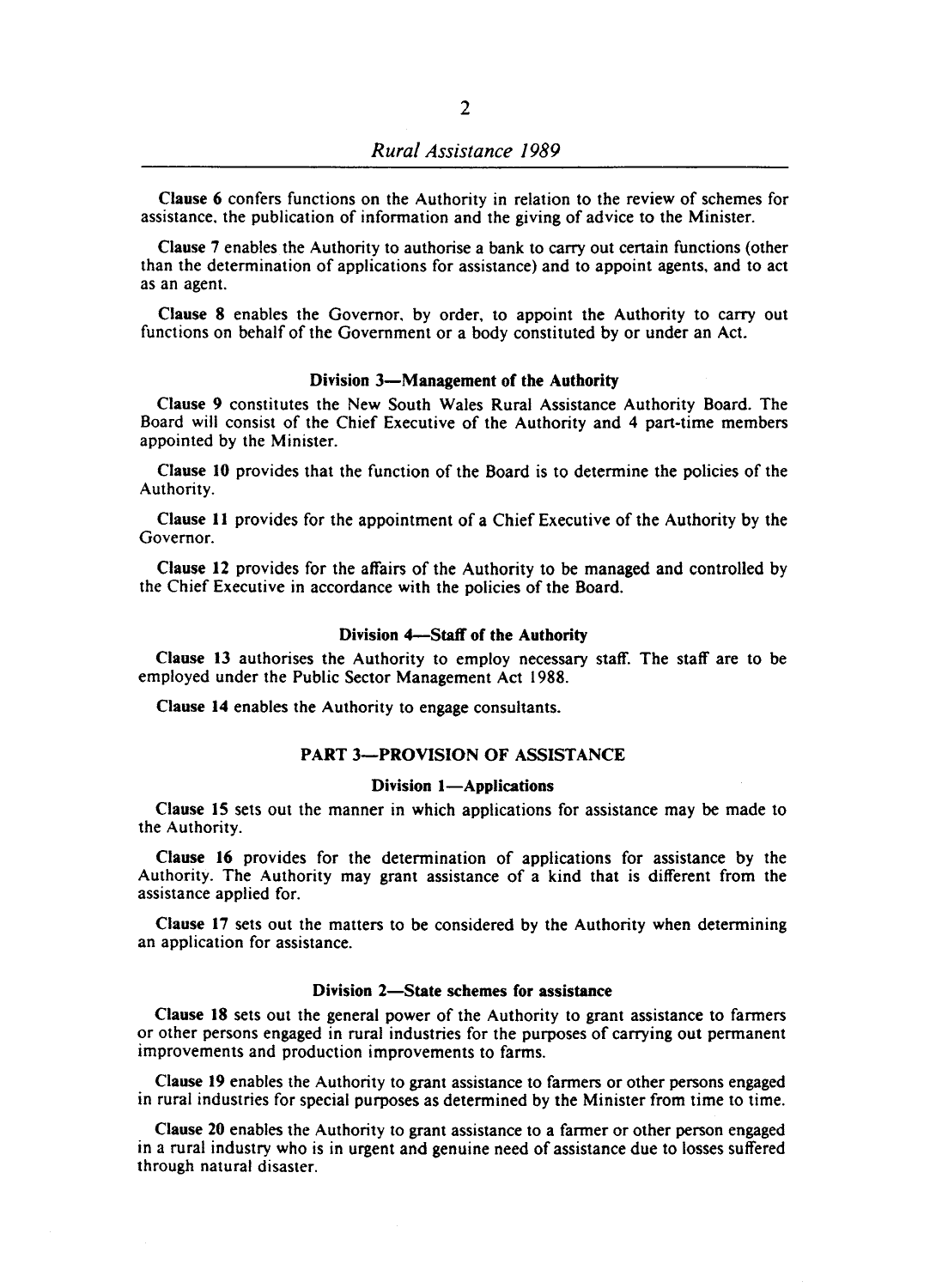Clause 21 provides that the Authority may grant assistance by way of interest subsidies or loans or such other assistance as the Minister may determine for the purposes of the Division.

Clause 22 enables the Authority to impose such terms and conditions on a grant of assistance as it thinks fit.

Clause 23 enables the Authority to make a loan on such securities and subject to such terms and conditions as the Minister may determine (including provision for payment of interest a! a rate fixed by the Treasurer).

Clause 24 states that money lent by the Authority under the proposed Act is a charge in favour of the Authority over any estate or interest in land of the person in respect of whom the money is lent.

#### Division 3-Administration of Commonwealth **and** other schemes

Clause 25 empowers the Minister to appoint the Authority as the authority to administer schemes (including Commonwealth schemes) for the assistance of farmers or other persons.

Clause 26 requires money held for the purposes of a scheme which the Authority is appointed to administer to be paid into the Rural Assistance Authority Fund.

Clause 27 enables the Authority to acquire or dispose of land, if required or permitted to do so for the purposes of a scheme which the Authority is appointed to administer under clause 25.

### Division 4-Protection orders

Clause 28 enables the Authority to make a protection order against a person or body at the request of an applicant (being a person specified by the regulations) for assistance under the proposed Act.

Clause 29 prevents a person or body against whom a protection order operates from taking action on default or breach of a covenant of a mortgage or other security or from doing certain other things in respect of a protected person.

Clause 30 provides that the term of a protection order will be 3 months or until an application for assistance is determined or the order is removed. An order may be extended for a total period not exceeding 12 months.

Clause 31 requires the Authority to register any protection order, and its extension or removal. in the register of causes, writs and orders affecting land kept in the office of the Registrar-General. A protection order will not operate against a person or body unless it is so registered.

Clause 32 sets out the effect of the removal of a protection order on proceedings pending or being put into operation at the time the order was made.

Clause 33 requires the Authority to keep a register of protection orders and to make it open for inspection on payment of a fee.

Clause 34 provides for regulations to be made with respect to the advertisement of protection orders and the extension or removal of protection orders.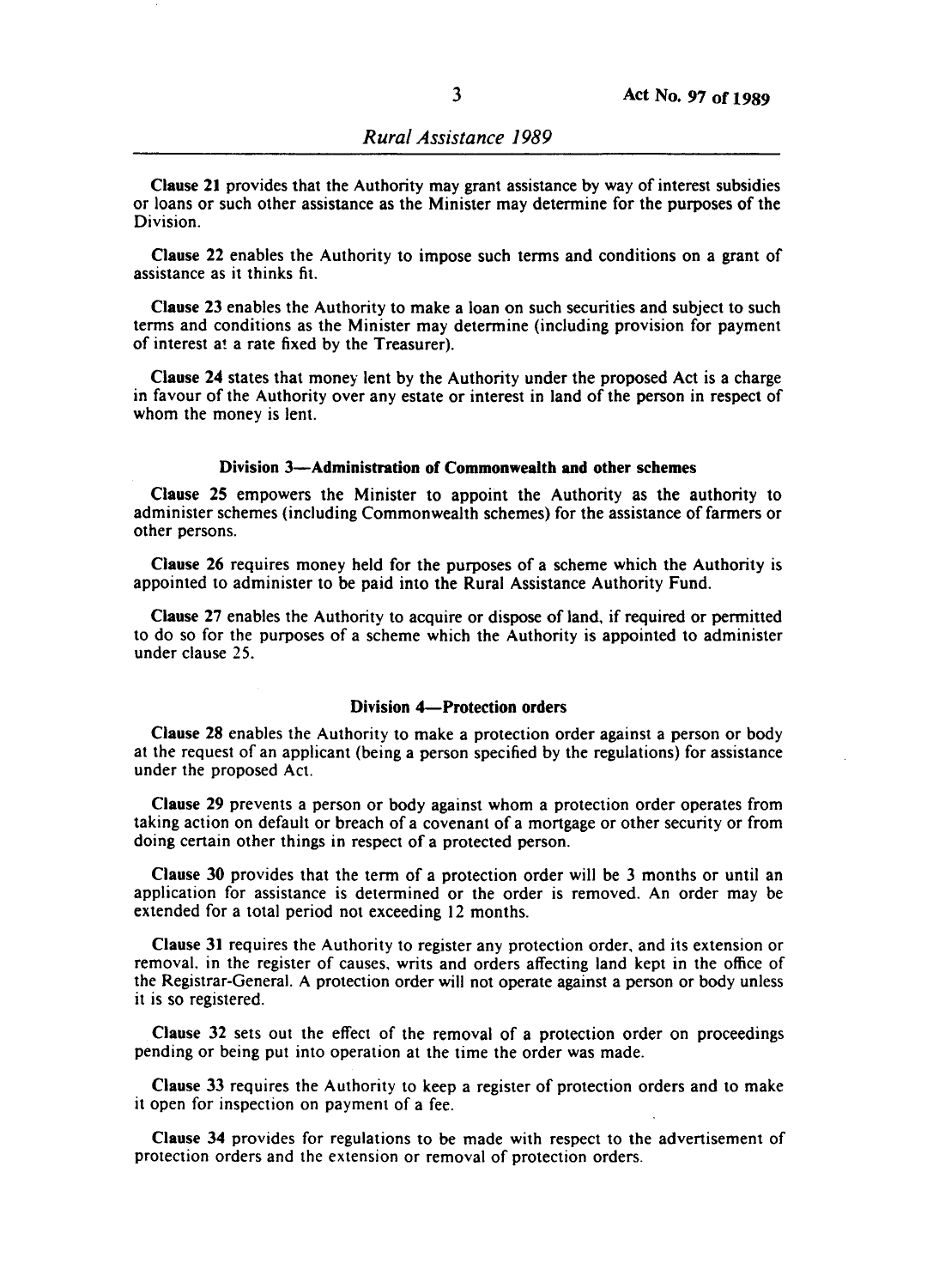### PART 4-PROVISIONS RELATING TO DEBTORS AND CROWN LANDS

Clause 35 sets out the Authority's powers with respect to debts. These include powers to waive certain payments, to amend the terms of repayment and to take action to recover money.

Clause 36 provides that certain Crown Lands Acts do not affect the powers and remedies of the Authority under the proposed Act or mortgages or transfers given or made to the Authority.

Clause 37 enables the registration of transfers of Crown lands pursuant to securities given to the Authority despite the provisions of certain Crown Lands Acts.

Clause 38 makes provision with respect to land sold by the Authority for non-payment of loans.·

Clause 39 vests land forfeited under certain Crown Lands Acts in the Authority for the purpose of enabling the Authority to be repaid.

Clause 40 confers powers on the Authority in respect of land vested in it under clause 39.

# PART 5-FINANCIAL PROVISIONS

Clause 41 establishes the Rural Assistance Authority Fund.

Clause 42 provides for the payment into the Fund of money received by the Authority, Government grants and other money.

Clause 43 provides for the payment from the Fund of all payments required to be made by the Authority.

### PART 6-MISCELLANEOUS

Clause 44 enables the Authority to recover expenses incurred by it in relation to an application which is false or misleading.

Clause 45 empowers the Authority to refuse to accept successive applications (with the Minister's consent) except on payment of expenses.

Clause 46 provides for loans or other money provided as a result of a false or misleading statement to be called up by the Authority.

Clause 47 makes provision for the custody and use of the seal of the Authority.

Clause 48 exculpates from personal liability the members of the Board or persons duly acting under direction for any matter or thing done in good faith in the execution of official duties.

Clause 49 enables the Authority to recover charges etc. due as a debt.

Clause SO provides for the delegation of functions by the Authority.

Clause 51 provides for the service of documents on the Authority or a person under the proposed Act.

Clause 52 is an evidentiary provision relating to proof of certain formal matters relating to the Authority and the Board.

Clause 53 provides that offences against the proposed Act or regulations may be dealt with in a summary manner before a Local Court.